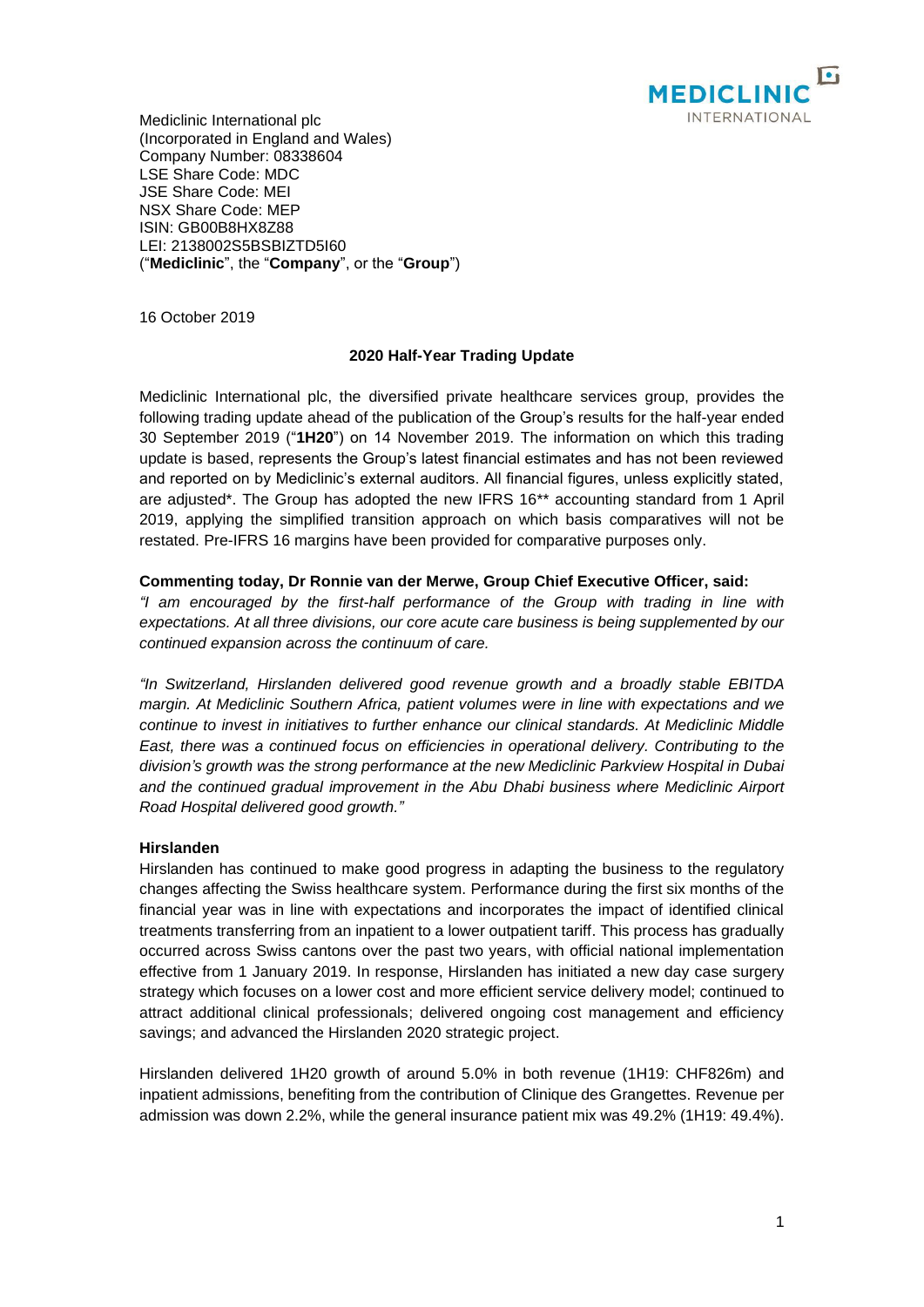The revenue contribution in 1H20 from Clinique des Grangettes (consolidated from 1 October 2018) was around CHF55m (1H19: nil) and the hospital contributed 5.5% growth in Hirslanden inpatient admissions during the period.

On an IFRS16 accounting basis the EBITDA margin was around 16.0%. The pre-IFRS16 EBITDA margin for 1H20 was broadly stable at around 14.0% (1H19: 14.3%).

### **Mediclinic Southern Africa**

At Mediclinic Southern Africa, 1H20 revenue was up around 7.0% (1H19\*\*\*: ZAR8 013m) with an increase in inpatient bed days sold of 2.7%, in line with expectations.

The revenue contribution in 1H20 from the majority investment in the Intercare group ("**Intercare**"), consisting of four day case clinics, four sub-acute hospitals and one specialist hospital, effective since 1 December 2018, was around ZAR105m (1H19: nil). As expected, Intercare accounted for the majority of growth in the division's inpatient bed days sold during the period at 2.4%.

On an IFRS16 accounting basis the EBITDA margin was around 21.0%. The pre-IFRS16 EBITDA margin for 1H20 was in line with expectations at around 20.0% (1H19\*\*\*: 21.0%).

### **Mediclinic Middle East**

At Mediclinic Middle East, revenue growth was driven by the continued ramp-up of Mediclinic Parkview Hospital in Dubai and a gradual improvement in the Abu Dhabi business with Mediclinic Airport Road Hospital delivering a strong performance. Mediclinic Parkview Hospital continues to outperform expectations since opening 12 months ago. The region continues to experience a weaker macroeconomic environment and a sustained competitive landscape.

Mediclinic Middle East 1H20 revenue growth was around 8.5% (1H19: AED1 495m). Inpatient and outpatient volumes in the division were up 9.0% and 5.5% respectively.

During the seasonally quieter first half of the year, on an IFRS16 accounting basis, the EBITDA margin was around 12.5%. The pre-IFRS16 EBITDA margin for 1H20 was in line with expectations at around 9.5% (1H19: 9.4%).

### **Spire Healthcare Group**

Mediclinic holds a 29.9% investment in Spire Healthcare Group plc ("**Spire**"). Spire's reported performance for its half-year financial period ended 30 June 2019 was in line with expectations and guidance for its financial year ending 31 December 2019 remained unchanged.

The investment in Spire is equity accounted, recognising the reported IFRS16 profit of £7.1m for Spire's financial half-year ended 30 June 2019 (six months ended 30 June 2018 pre-IFRS16: £8.2m). Mediclinic's 1H20 equity accounted share of profit from Spire amounted to £2.1m (1H19 on pre-IFRS16 basis: £1.8m).

# **Group**

At the Group level, in constant currency, a solid first half performance was delivered with revenue up around 6.5% (1H19\*\*\*: GBP1 390m) and pre-IFRS16 EBITDA up around 3.5% (1H19 pre-IFRS16: GBP213m). On a reported basis, 1H20 revenue was up around 9.0% and pre-IFRS16 EBITDA was up around 5.0% (1H19 pre-IFRS16: GBP213m). The IFRS16 EBITDA margin was around 16.5%.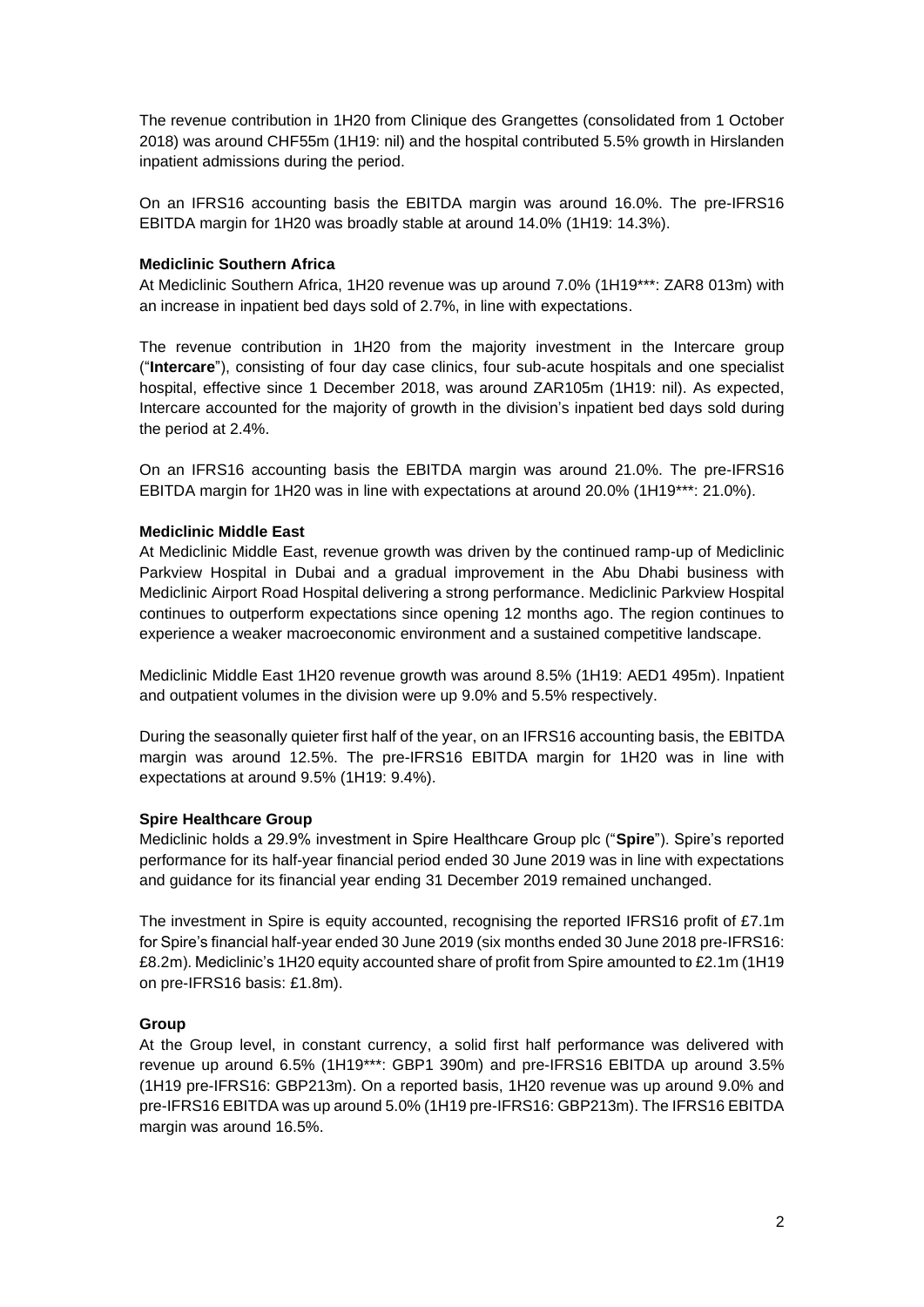As guided in detail at the 2019 full-year results presentation, adjustments to depreciation and amortisation and finance costs are required for each division when adopting IFRS16. In addition, 1H20 earnings will also reflect the increased depreciation and amortisation and finance costs associated with the new Mediclinic Parkview Hospital in Dubai and the minority interest for the Hirslanden Clinique La Colline and Cliniques des Grangettes combination in Switzerland.

The average foreign exchange rates for 1H20 were GBP/CHF 1.25, GBP/ZAR 18.28 and GBP/AED 4.62 (1H19: 1.31, 17.71 and 4.89 respectively).

*\* The Group uses adjusted income statement reporting as non-IFRS measures in evaluating performance and as a method to provide shareholders with clear and consistent reporting. The Group's non-IFRS measures are intended to remove from reported earnings volatility associated with defined one-off incomes and charges which were previously referred to as underlying.*

*\*\* IFRS 16 accounting standard: addressing the definition of a lease, recognising and measuring leases and establishing principles for reporting useful information to users of financial statements about the leasing activities of both lessees and lessors.*

*\*\*\* Income statement reclassification at Mediclinic Southern Africa increasing revenue and cost of sales by ZAR55m.*

### **Cautionary Statement**

This announcement contains certain forward-looking statements relating to the business of the Company and its subsidiaries, including with respect to the progress, timing and completion of the Group's development; the Group's ability to treat, attract and retain patients and clients; its ability to engage consultants and general practitioners and to operate its business and increase referrals; the integration of prior acquisitions; the Group's estimates for future performance and its estimates regarding anticipated operating results; future revenue; capital requirements; shareholder structure; and financing. In addition, even if the Group's actual results or development are consistent with the forward-looking statements contained in this announcement, those results or developments may not be indicative of the Group's results or developments in the future. In some cases, forward-looking statements can be identified by words such as "could", "should", "may", "expects", "aims", "targets", "anticipates", "believes", "intends", "estimates", or similar. These forward-looking statements are based largely on the Group's current expectations as of the date of this announcement and are subject to a number of known and unknown risks and uncertainties and other factors that may cause actual results, performance or achievements to be materially different from any future results, performance or achievement expressed or implied by these forward-looking statements. In particular, the Group's expectations could be affected by, among other things, uncertainties involved in the integration of acquisitions or new developments; changes in legislation or the regulatory regime governing healthcare in Switzerland, South Africa, Namibia and the United Arab Emirates; poor performance by healthcare practitioners who practise at its facilities; unexpected regulatory actions or suspensions; competition in general; the impact of global economic changes; and the Group's ability to obtain or maintain accreditation or approval for its facilities or service lines. In light of these risks and uncertainties, there can be no assurance that the forward-looking statements made in this announcement will in fact be realised and no representation or warranty is given as to the completeness or accuracy of the forward-looking statements contained in this announcement.

The Group is providing the information in this announcement as of this date, and disclaims any intention to, and make no undertaking to, publicly update or revise any forward-looking statements, whether as a result of new information, future events or otherwise.

### **About Mediclinic International plc**

Mediclinic is a diversified international private healthcare services group, established in South Africa in 1983, with current operating divisions in Switzerland, Southern Africa (South Africa